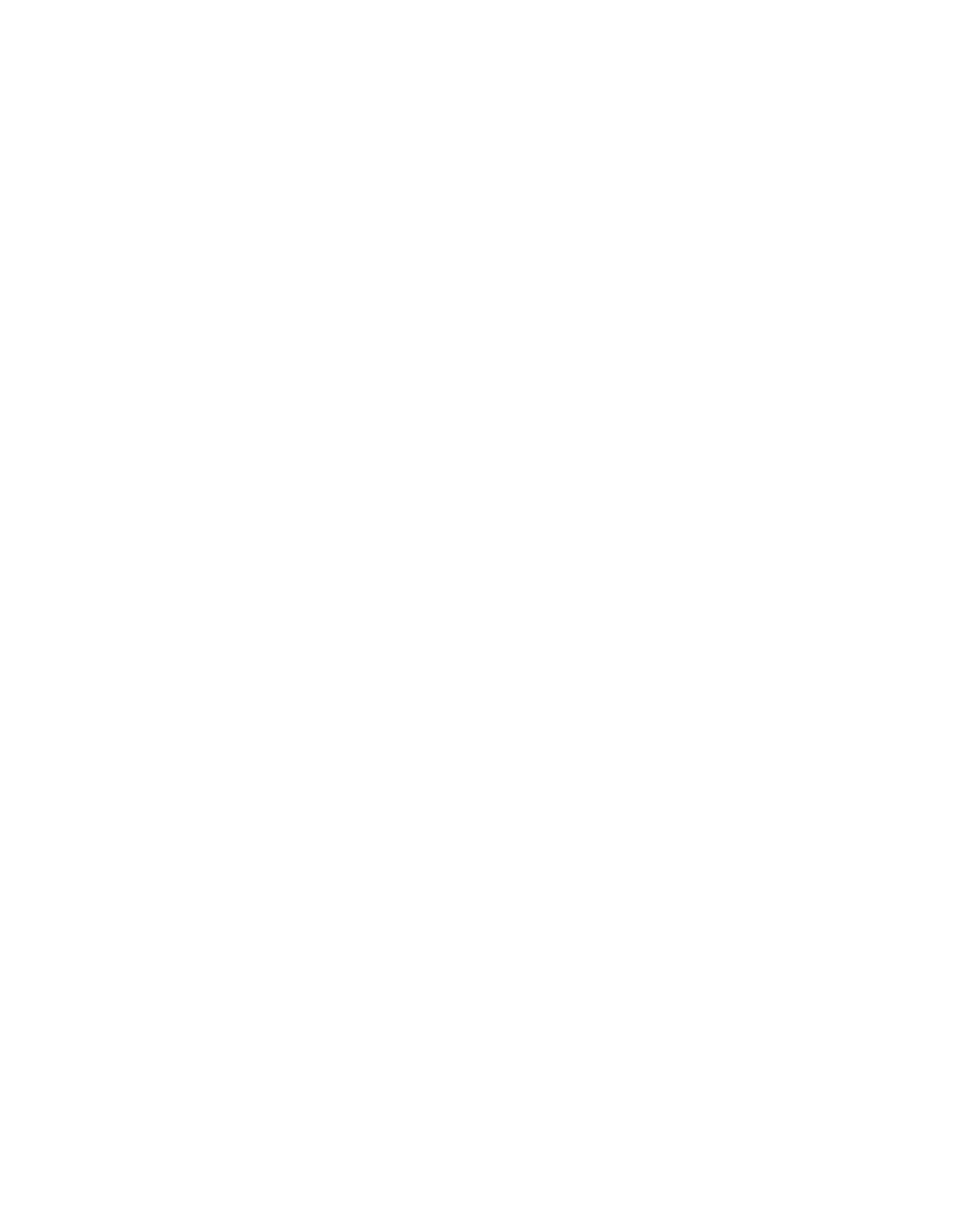# **Table of Contents**

| Independent Auditor's Report (1998) 1996 (1998) 1-2 |  |
|-----------------------------------------------------|--|
| <b>Financial Statements</b>                         |  |
|                                                     |  |
|                                                     |  |
|                                                     |  |
|                                                     |  |
|                                                     |  |
|                                                     |  |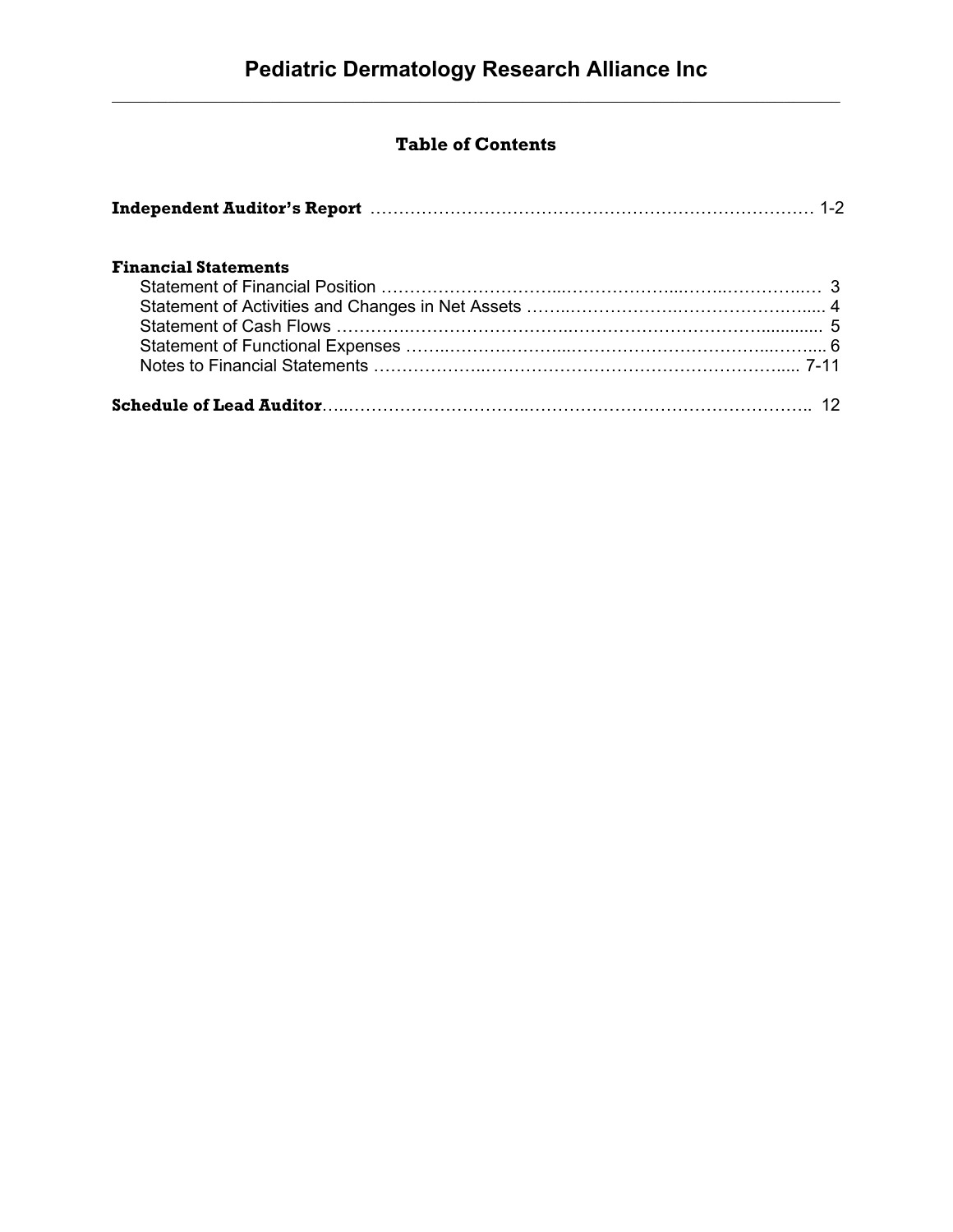

# **INDEPENDENT AUDITOR'S REPORT**

To the Board of Directors Pediatric Dermatology Research Alliance Inc Portland, Oregon

## **Opinion**

We have audited the accompanying financial statements of Pediatric Dermatology Research Alliance Inc, (PeDRA), which comprise the statement of financial position as of December 31, 2021, and the related statements of activities and changes in net assets, cash flows, and functional expenses for the year then ended, and the related notes to the financial statements.

In our opinion, the financial statements referred to above present fairly, in all material respects, the financial position of PeDRA as of December 31, 2021, and the statements of activities and changes in net assets, cash flows, and functional expenses for the year then ended in accordance with accounting principles generally accepted in the United States of America.

## **Basis for Opinion**

We conducted our audit in accordance with auditing standards generally accepted in the United States of America. Our responsibilities under those standards are further described in the Auditor's Responsibilities for the Audit of the Financial Statements section of our report. We are required to be independent of PeDRA and to meet our other ethical responsibilities in accordance with the relevant ethical requirements relating to our audit. We believe that the audit evidence we have obtained is sufficient and appropriate to provide a basis for our audit opinion.

#### **Responsibilities of Management for the Financial Statements**

Management is responsible for the preparation and fair presentation of the financial statements in accordance with accounting principles generally accepted in the United States of America, and for the design, implementation, and maintenance of internal control relevant to the preparation and fair presentation of financial statements that are free from material misstatement, whether due to fraud or error.

In preparing the financial statements, management is required to evaluate whether there are conditions or events, considered in the aggregate, that raise substantial doubt about PeDRA's ability to continue as a going concern within one year after the date that the financial statements are available to be issued.

# **Auditor's Responsibilities for the Audit of the Financial Statements**

Our objectives are to obtain reasonable assurance about whether the financial statements as a whole are free from material misstatement, whether due to fraud or error, and to issue an auditor's report that includes our opinion. Reasonable assurance is a high level of assurance but is not absolute assurance and therefore is not a guarantee that an audit conducted in accordance with generally accepted auditing standards will always detect a material misstatement when it exists. The risk of not detecting a material misstatement resulting from fraud is higher than for one resulting from error, as fraud may involve collusion, forgery, intentional omissions, misrepresentations, or the override of internal control. Misstatements, including omissions, are considered material if there is a substantial likelihood that, individually or in the aggregate, they would influence the judgment made by a reasonable user based on the financial statements.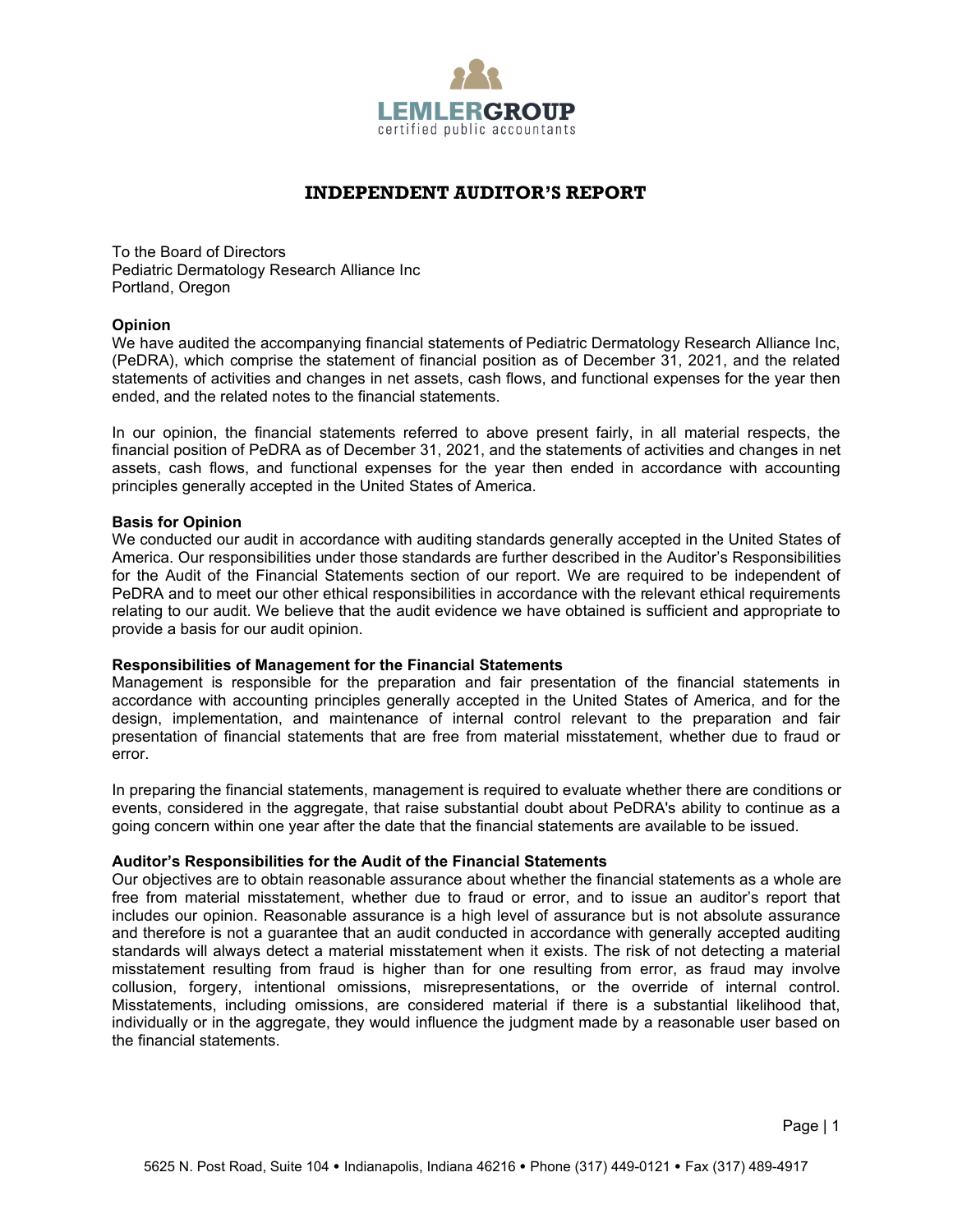# **Auditor's Responsibilities for the Audit of the Financial Statements (continued)**

In performing an audit in accordance with generally accepted auditing standards, we:

- Exercise professional judgment and maintain professional skepticism throughout the audit.
- Identify and assess the risks of material misstatement of the financial statements, whether due to fraud or error, and design and perform audit procedures responsive to those risks. Such procedures include examining, on a test basis, evidence regarding the amounts and disclosures in the financial statements.
- Obtain an understanding of internal control relevant to the audit in order to design audit procedures that are appropriate in the circumstances, but not for the purpose of expressing an opinion on the effectiveness of PeDRA's internal control. Accordingly, no such opinion is expressed.
- Evaluate the appropriateness of accounting policies used and the reasonableness of significant accounting estimates made by management, as well as evaluate the overall presentation of the financial statements.
- Conclude whether, in our judgment, there are conditions or events, considered in the aggregate, that raise substantial doubt about PeDRA's ability to continue as a going concern for a reasonable period of time.

We are required to communicate with those charged with governance regarding, among other matters, the planned scope and timing of the audit, significant audit findings, and certain internal control related matters that we identified during the audit.

Lember Group, LLC

Lemler Group, LLC Indianapolis, Indiana

April 4, 2022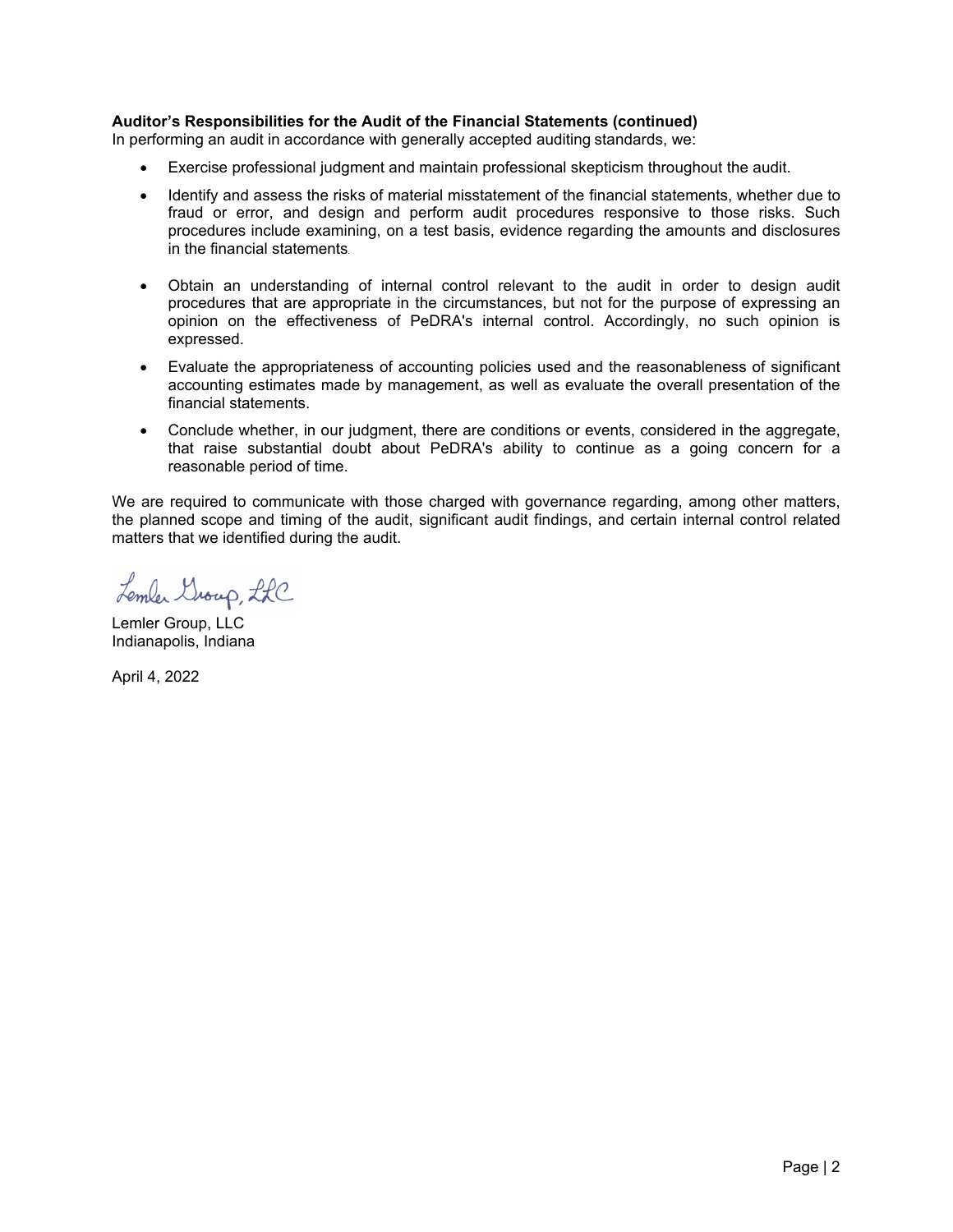# **Statement of Financial Position December 31, 2021**

# **ASSETS**

| <b>Current Assets</b>                   |               |
|-----------------------------------------|---------------|
| Cash                                    | \$<br>496,380 |
| Accounts receivable                     | 230,516       |
| Prepaid expenses                        | 3,537         |
| Total current assets                    | 730,433       |
|                                         |               |
| Long-term assets                        |               |
| <b>Investments</b>                      | 709,806       |
| Total long-term assets                  | 709,806       |
| <b>Total Assets</b>                     | \$1,440,239   |
|                                         |               |
| <b>LIABILITIES AND NET ASSETS</b>       |               |
| <b>Liabilities</b>                      |               |
| Accounts payable                        | \$<br>31,182  |
| Accrued payroll                         | 25,758        |
| Accrued payroll related expenses        | 11,687        |
| Accrued grants payable                  | 227,105       |
| Deferred revenue                        | 133,025       |
| <b>Total Liabilities</b>                | 428,757       |
|                                         |               |
| <b>Net Assets</b>                       |               |
| Without donor restrictions              | 966,962       |
| With donor restrictions                 | 44,520        |
| <b>Total Net Assets</b>                 | 1,011,482     |
| <b>Total Liabilities and Net Assets</b> | \$1,440,239   |
|                                         |               |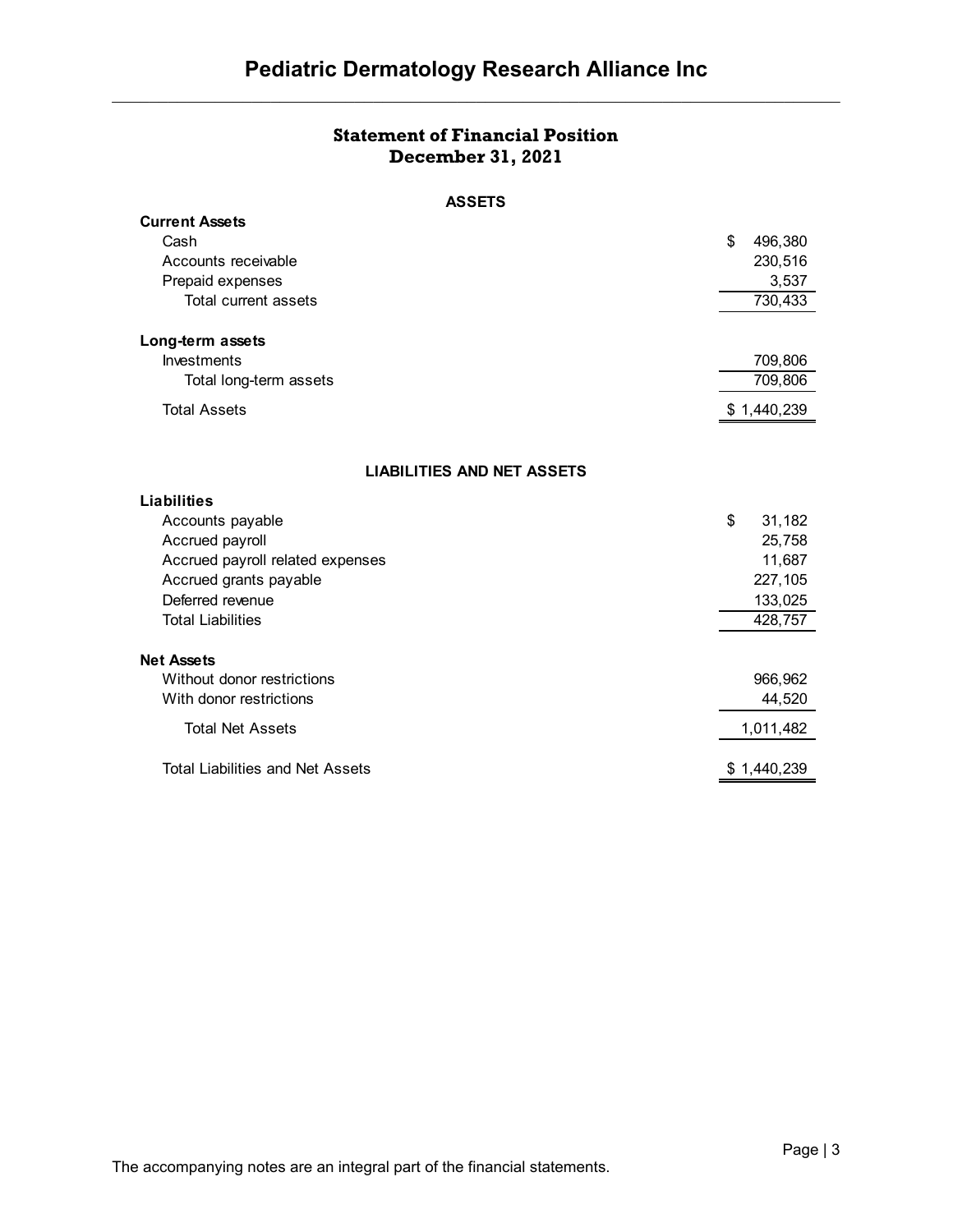| <b>Statement of Activities and Changes in Net Assets</b> |
|----------------------------------------------------------|
| For the Year Ended December 31, 2021                     |

|                                         | Without             |           | With                |        |              |
|-----------------------------------------|---------------------|-----------|---------------------|--------|--------------|
|                                         | Donor               |           | Donor               |        |              |
|                                         | <b>Restrictions</b> |           | <b>Restrictions</b> |        | Total        |
| <b>Operating Revenue</b>                |                     |           |                     |        |              |
| Member dues                             | \$                  | 31,755    | \$                  |        | \$<br>31,755 |
| Grants and awards                       |                     | 645,371   |                     |        | 645,371      |
| Sponsorships                            |                     | 581,782   |                     |        | 581,782      |
| Event registrations                     |                     | 19,075    |                     |        | 19,075       |
| Contributions                           |                     | 32,186    |                     | 44,520 | 76,706       |
| Interest and dividends                  |                     | 5,122     |                     |        | 5,122        |
| Other income                            |                     | 10,245    |                     |        | 10,245       |
| Total operating revenue                 |                     | 1,325,536 |                     | 44,520 | 1,370,056    |
| <b>Operating Expenses</b>               |                     |           |                     |        |              |
| Program services                        |                     |           |                     |        |              |
| Conference                              |                     | 116,302   |                     |        | 116,302      |
| Outreach and education                  |                     | 156,792   |                     |        | 156,792      |
| Research                                |                     | 623,594   |                     |        | 623,594      |
| Total program services                  |                     | 896,688   |                     |        | 896,688      |
| Management and general                  |                     | 306,226   |                     |        | 306,226      |
| Fundraising                             |                     |           |                     |        |              |
| Total operating expenses                |                     | 1,202,914 |                     | ٠      | 1,202,914    |
| <b>Non-Operating Revenue (Expenses)</b> |                     |           |                     |        |              |
| Gains (losses) on investments           |                     | 37,808    |                     |        | 37,808       |
| Total non-operating revenue (expenses)  |                     | 37,808    |                     |        | 37,808       |
| <b>Net Increase In Net Assets</b>       |                     | 160,430   |                     | 44,520 | 204,950      |
| Net Assets, Beginning of Year           |                     | 806,532   |                     |        | 806,532      |
| Net Assets, End of Year                 | \$                  | 966,962   | \$                  | 44,520 | \$1,011,482  |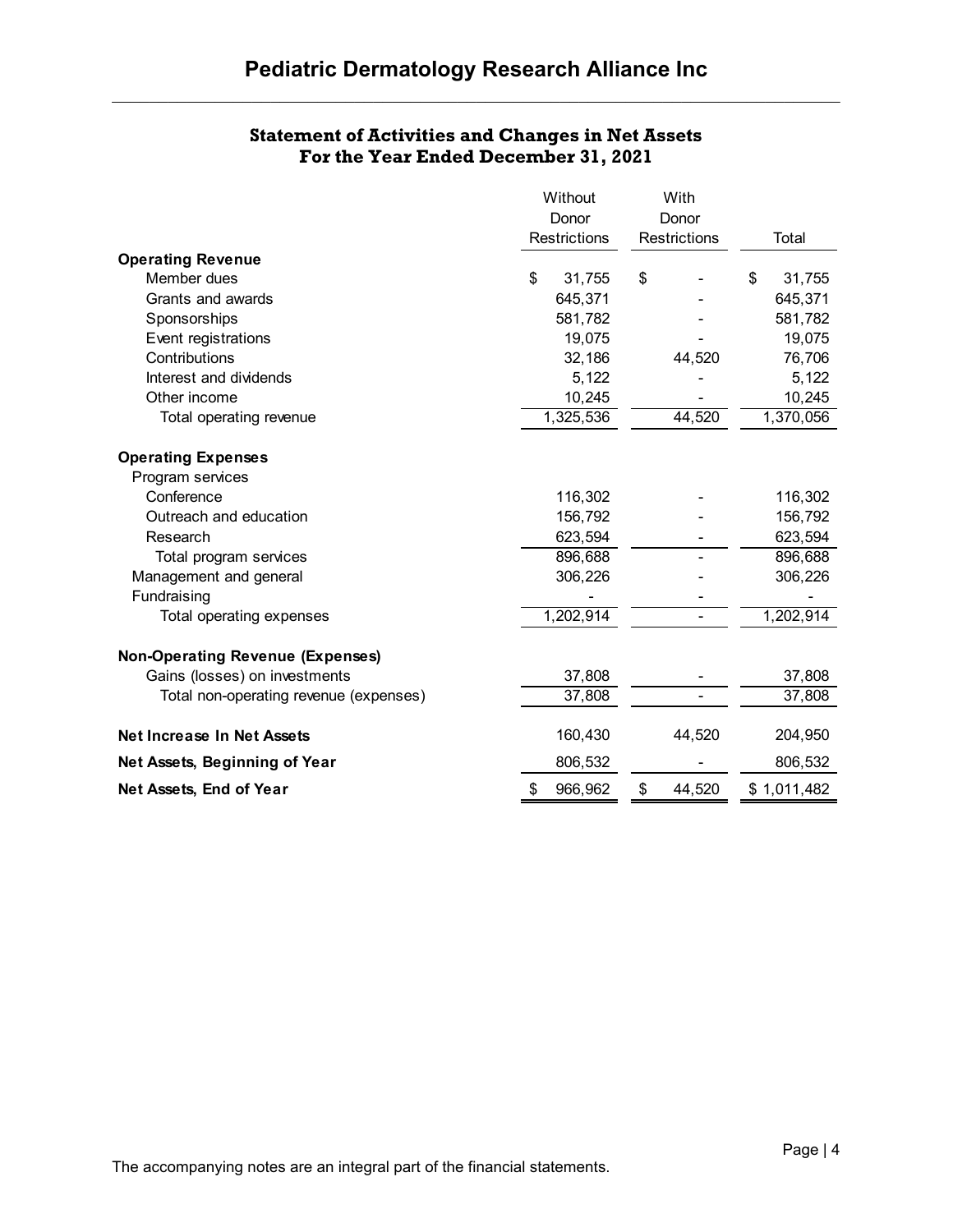# **Statement of Cash Flows For the Year Ended December 31, 2021**

| <b>Reconciliation of Changes in Net Assets to</b>        |               |
|----------------------------------------------------------|---------------|
| <b>Net Cash Provided By Operating Activities</b>         |               |
| Change in net assets                                     | \$<br>204,950 |
| <b>Adjustments to Reconcile Changes in Net Assets to</b> |               |
| <b>Net Cash Provided By Operating Activities</b>         |               |
| (Gains) loss on investments                              | (37, 808)     |
| Decrease (increase) in accounts receivable               | 18,664        |
| Decrease (increase) in prepaid expenses                  | (3, 537)      |
| Increase (decrease) in accounts payable                  | 1,998         |
| Increase (decrease) in accrued payroll                   | 7,421         |
| Increase (decrease) in accrued payroll taxes             | 4,755         |
| Increase (decrease) in accrued grants                    | 20,395        |
| Increase (decrease) in deferred revenue                  | (155, 250)    |
| <b>Net Cash Provided By Operating Activities</b>         | 61,588        |
| <b>Cash Flow From Investing Activities</b>               |               |
| Purchases of investments                                 | (200, 122)    |
| Net Cash Used In Investing Activities                    | (200,122)     |
| Net Decrease in Cash                                     | (138, 534)    |
| Cash, Beginning of Year                                  | 634,914       |
| Cash, End of Year                                        | 496,380       |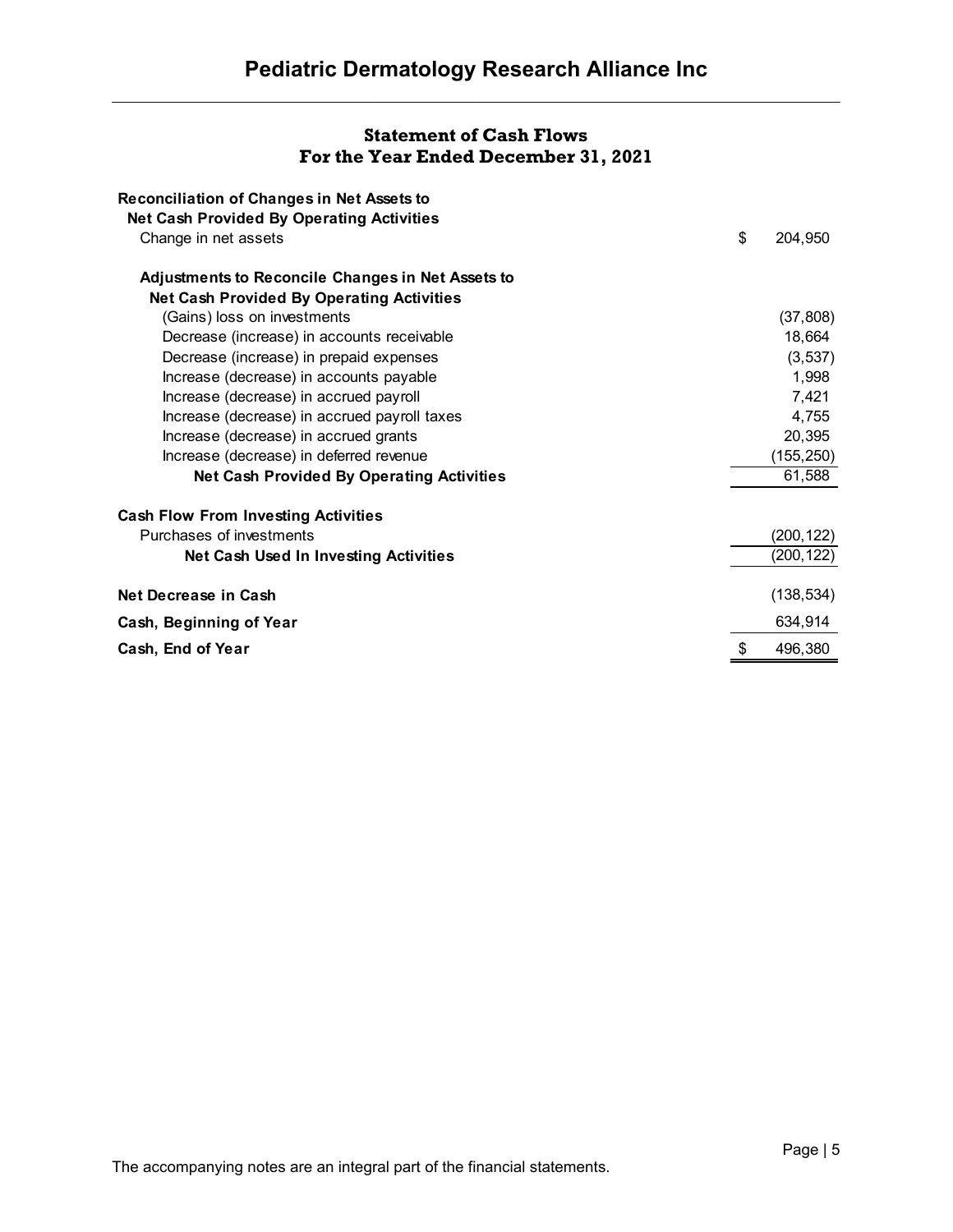|                          |            | Outreach and |                          | <b>Total Research</b> | Management  |               |
|--------------------------|------------|--------------|--------------------------|-----------------------|-------------|---------------|
|                          | Conference | Education    | Research                 | Program               | and General | Totals        |
| <b>Expenses</b>          |            |              |                          |                       |             |               |
| Salary and wages         | \$37,510   | 79,427<br>\$ | \$80,079                 | \$<br>197,016         | \$163,354   | \$<br>360,370 |
| Payroll taxes            | 3,846      | 8,144        | 8,211                    | 20,201                | 16,750      | 36,951        |
| Employee benefits        | 4,942      | 10,465       | 10,550                   | 25,957                | 21,522      | 47,479        |
| Professional fees        |            |              |                          |                       |             |               |
| Legal                    |            |              |                          |                       | 3,116       | 3,116         |
| Accounting               |            |              |                          |                       | 14,023      | 14,023        |
| Honorariam and stipend   | 11,000     | 40,100       |                          | 51,100                | 20,000      | 71,100        |
| Advertising              | 3,050      | 5,906        |                          | 8,956                 | 5,751       | 14,707        |
| Office                   | 469        |              |                          | 469                   | 26,059      | 26,528        |
| Informational technology | 15,359     |              | $\overline{\phantom{a}}$ | 15,359                | 23,916      | 39,275        |
| Meetings and travel      | 926        | 7,500        | $\overline{\phantom{0}}$ | 8,426                 | 8,000       | 16,426        |
| Conference and meetings  | 39,200     | 5,250        |                          | 44,450                |             | 44,450        |
| <b>Insurance</b>         |            |              |                          |                       | 3,735       | 3,735         |
| Direct research support  |            |              | 524,754                  | 524,754               |             | 524,754       |
| Total expenses           | \$116,302  | \$156,792    | \$623,594                | \$<br>896,688         | \$306,226   | \$1,202,914   |

# **Statement of Functional Expenses For the Year Ended December 31, 2021**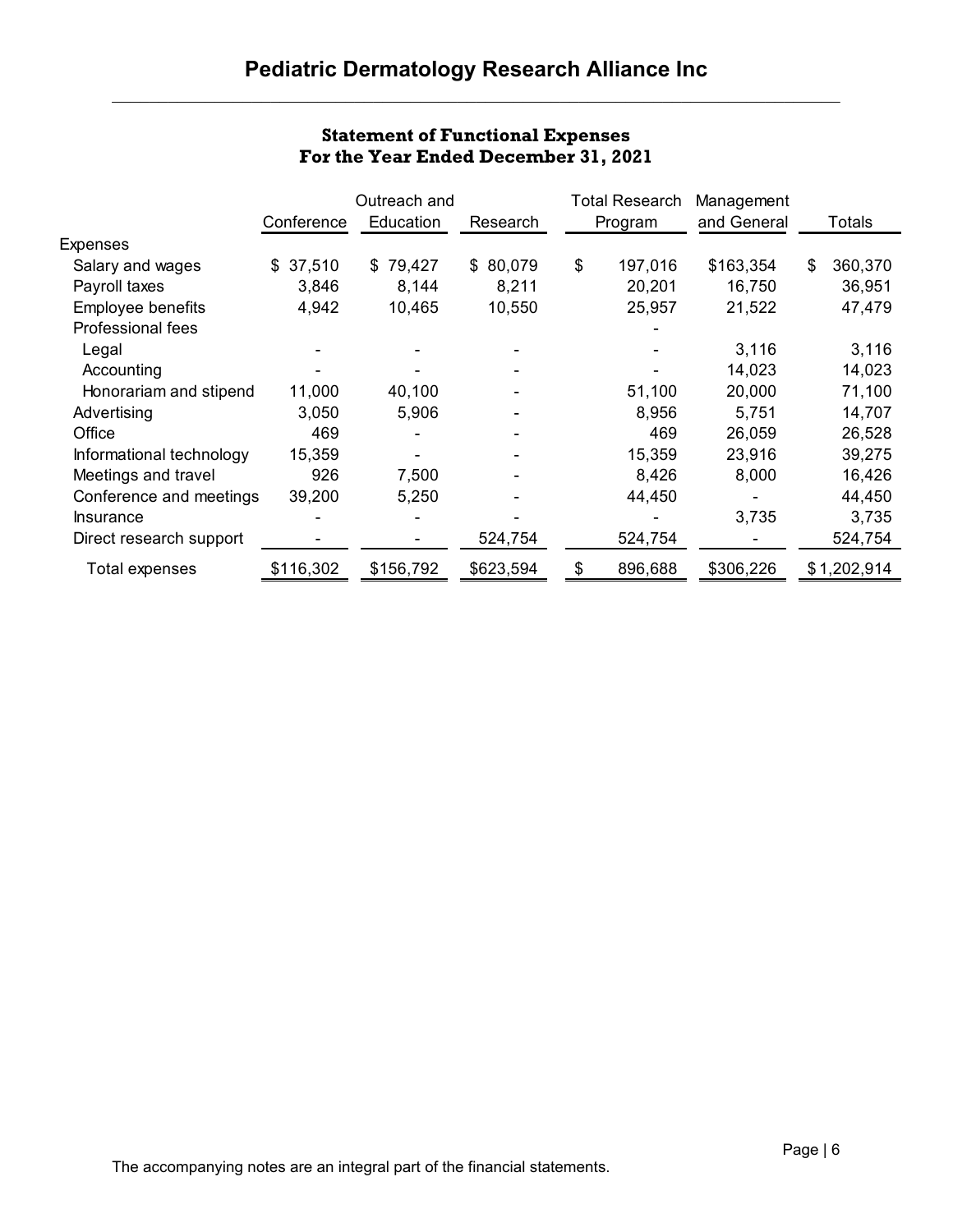# **Notes to Financial Statements For the Year Ended December 31, 2021**

# **Note 1 – Nature of Activities**

## **Background**

Pediatric Dermatology Research Alliance Inc (PeDRA) is an Indiana non-profit organization with its primary place of business in Portland, Oregon founded in June 2019. PeDRA is a collaborative direct research network, providing a platform from which pediatric dermatologists organize studies and collaborate, while also supporting individuals embarking on early-stage direct research that may or may not benefit from collaboration in future. Pooling resources and linking investigators together multiplies the power of each individual clinician scientist many-fold.

#### Mission Statement

PeDRA's mission statement is to create, inspire, and sustain direct research to prevent, treat, and cure childhood skin disease.

Vision

Changing lives and healing children with skin disease through collaboration and discovery.

## Programs:

PeDRA's major programs are:

- Annual Conference PeDRA's annual conference welcomes dedicated scientists, partners from industry and government, patients, and advocates to learn, share, and advance direct research that improves the lives of children and families facing the burden of pediatric skin diseases.
- Outreach and Education PeDRA provides direct research-related education and outreach to those who treat childhood skin disease, patients, parents, and scientists.
- Direct Research PeDRA is dedicated to accelerating the pace of direct research and equipping health care providers with treatment options that improve patients' lives on a meaningful timeline. PeDRA provides resources to researchers interested in improving the lives of children with skin disease and also provides funding in support of studies, investigators, and important initiatives.

#### **Note 2 – Significant Accounting Policies**

#### Accounting Method

PeDRA's financial statements are prepared on the accrual basis of accounting.

#### Use of Estimates

The preparation of financial statements in conformity with accounting principles generally accepted in the United States of America requires management to make estimates and assumptions that affect the reported amounts of assets and liabilities and disclosure of contingent assets and liabilities at the date of the financial statements and the reported amounts of revenues, expenses, and other changes during the reporting period. Actual results could differ from those estimates.

#### Subsequent Events

PeDRA evaluated subsequent events through April 4, 2022, which is the date the financial statements were available to be issued. This evaluation determined that there are no subsequent events that necessitated further disclosure in and/or adjustments to the accompanying financial statements.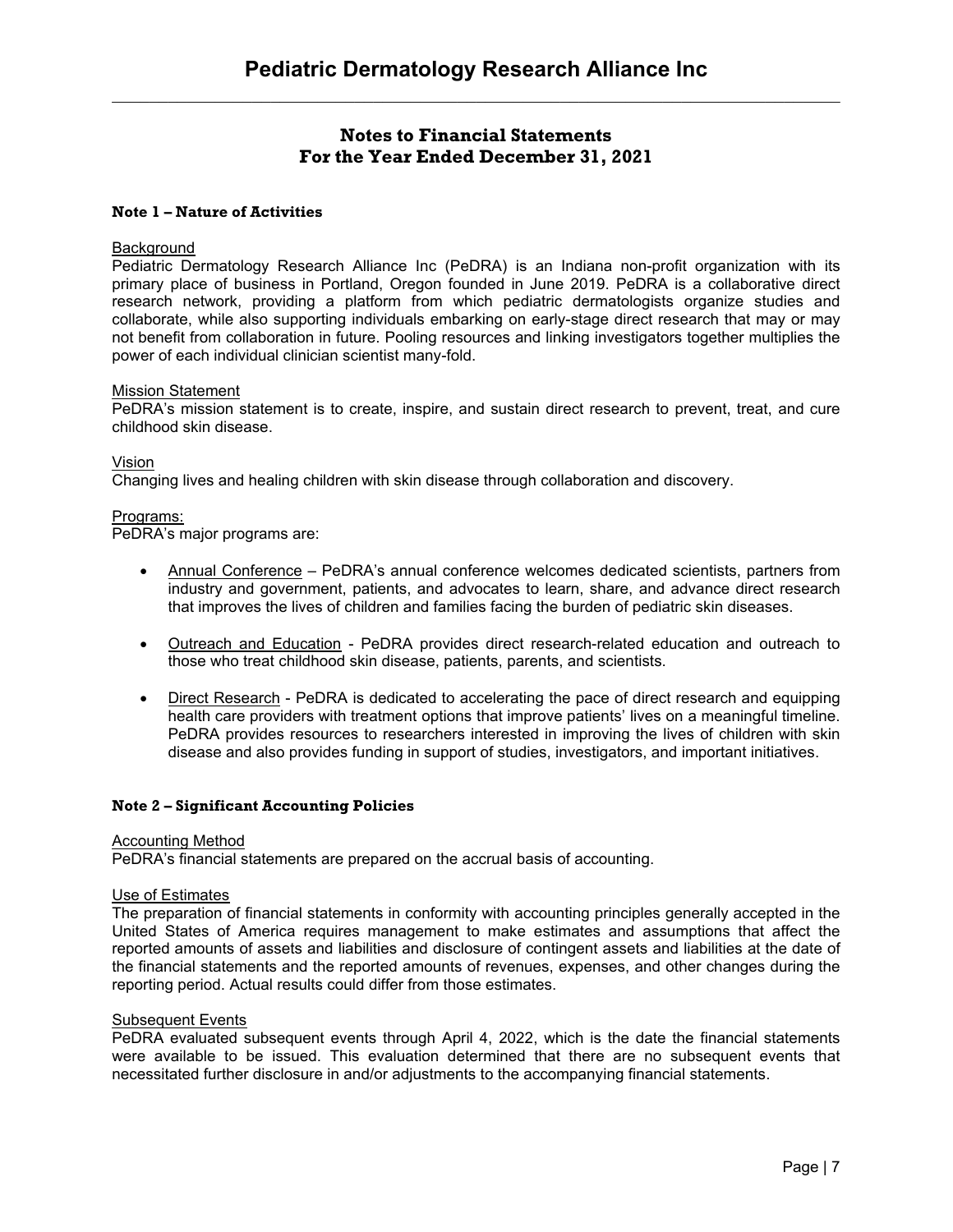# **Note 2 – Significant Accounting Policies (continued)**

# Cash

For the purpose of the statements of cash flows, PeDRA considers all highly liquid instruments with a maturity of three months or less to be considered cash and cash equivalents. The carrying amount of cash approximates fair value due to the type of investments and the maturity dates. There are no cash equivalents.

## Accounts Receivable

Accounts receivable are stated at the amount PeDRA's management expects to collect from outstanding balances. Management provides for probable uncollectable amounts through a provision for bad debt expense and an adjustment to the valuation allowance based on its assessment of the current status of individual student accounts, historical trends, and other pertinent information. At December 31, 2021, allowance for bad debt is \$0. For the year ended December 31, 2021, bad debt expense is \$0.

#### Accrued Grants Payable

PeDRA's accrued grants payable are awards that have been approved and not paid at December 31, 2021.

## Deferred Revenue

PeDRA's deferred revenue is revenue received for a particular purpose before those services are performed. When associated expenses are incurred, the deferred revenue is released into revenue. Should PeDRA not fulfill the stipulations, the entire amount would be due back. Deferred revenue consists of the following at December 31, 2021:

| <b>Dues</b>  | \$15,525  |
|--------------|-----------|
| Sponsorships | 117,500   |
|              | \$133,025 |

#### Net Assets

The financial statements are prepared in accordance with Financial Statements of Not-for-Profit Organizations. This requires, among other things, that the financial statements report the changes in and total of each of the net asset classes, based upon donor restrictions, as applicable. Net assets are classified as either without or with donor restrictions. The following class of net assets and a brief description is as follows:

*Net Assets Without Donor Restrictions* – These amounts are not subject to usage restrictions based on donor-imposed requirements and include general assets and liabilities of PeDRA. These amounts also include previously restricted assets where restrictions are met or expired. The net assets without donor restrictions may be used freely at the direction of management to support PeDRA's purpose and operations.

*Net Assets With Donor Restrictions* – These amounts are subject to usage limitations based on donor-imposed or grantor restrictions. These restrictions may be temporary or may be based on a particular use. Restrictions may be met by the passage of time or by management's actions. Certain assets may be restricted in perpetuity. When a restriction expires, the amount is reclassified to without donor restrictions and reported in the statement of activities as net assets released from restrictions. PeDRA's has net assets with donor restrictions amounting to \$44,520 consisting of \$19,520 for a 2022 direct research fellowship and \$25,000 annual support.

#### Member Dues

Membership dues are recognized as revenue on a straight-line amortized basis over the applicable membership period. The membership year coincides with PeDRA's year end. Amounts received prior to year end are reported as deferred revenue in the statements of financial position.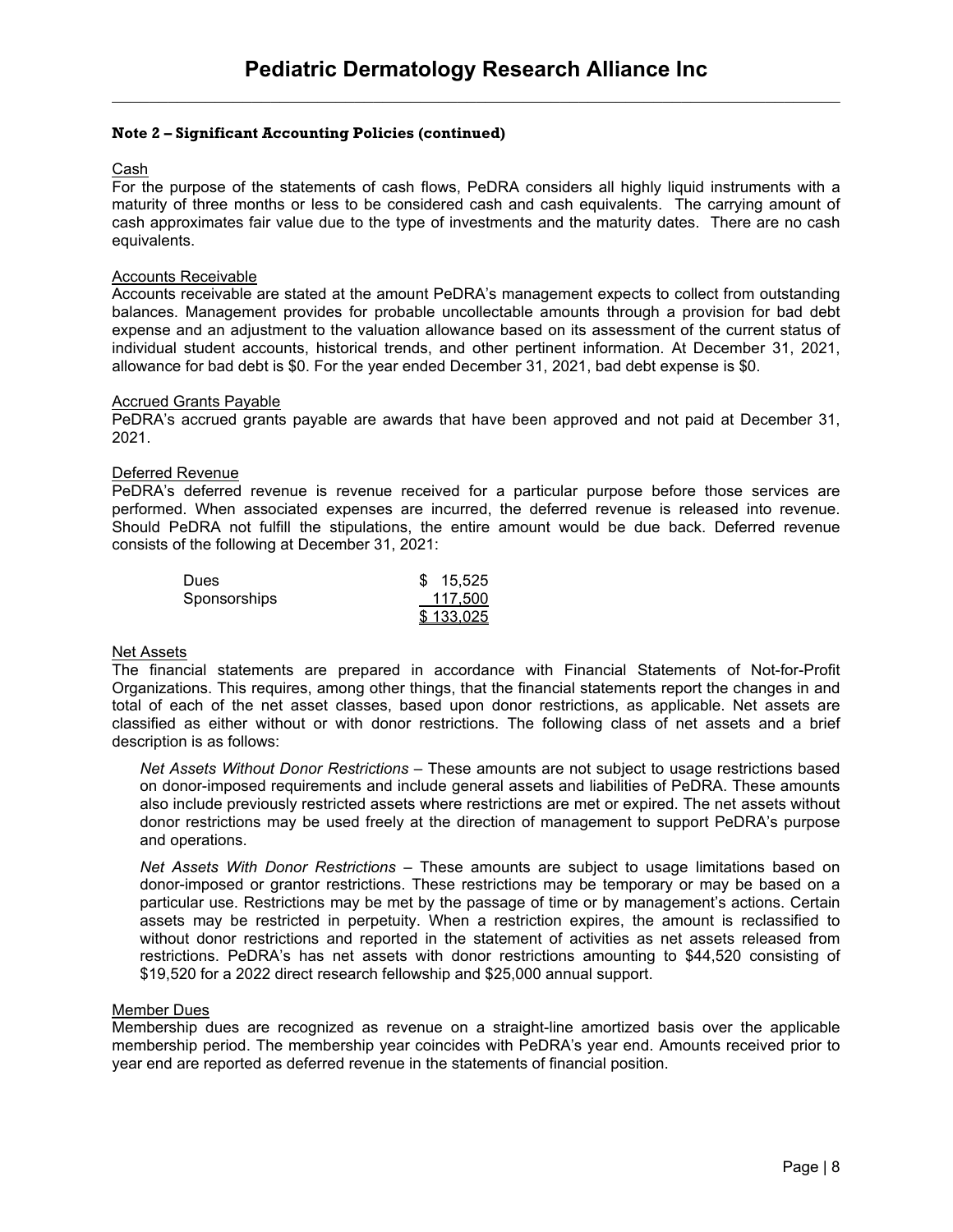# **Note 2 – Significant Accounting Policies (continued)**

#### Grants and Awards

Grants and Awards are conditioned upon certain performance requirements and incurrence of allowable qualifying expenses. Amounts received are recognized as revenue when PeDRA has incurred expenditures in compliance with specific grant or award provisions. Amounts received prior to incurring qualifying expenditures are reported as deferred revenue in the statements of financial position.

#### Event Registrations

Event registration fees are recognized as revenue when the event occurs. Amounts received prior to events are reported as deferred revenue in the statements of financial position.

#### **Contributions**

Contributions received are recorded as with or without donor restrictions depending on the existence and/or nature of the donor restrictions. Contributions are recorded when the unconditional promise to give is made. PeDRA reports gifts of cash and other assets as restricted support if they are received with donor stipulations that limit the use of the donated assets.

#### Expense Allocation

The costs of providing various programs and other activities are summarized on a functional basis in the statement of activities and changes in net assets and statement of functional expenses. Accordingly, certain costs are allocated among the programs and supporting services that benefit.

#### Advertising Expense

PeDRA expenses advertising costs as they incur. Advertising expense for the year ended December 31, 2021 is \$14,023.

#### Income Taxes

PeDRA is exempt from federal and state income tax under the provisions of Section 501(c)(3) of the Internal Revenue Code; therefore, no provision for income taxes is made in the financial statements. PeDRA is classified as an entity that is not a private foundation within the meaning of Section 509(a) and qualifies for deductible contributions as provided in Section 170(b)(1)(A)(vi).

Generally accepted accounting principles in the United States require PeDRA to examine its tax positions for uncertain positions. PeDRA is not aware of any tax positions that are more likely than not to change in the next 12 months, or that would not sustain an examination by applicable taxing authorities.

PeDRA's policy is to recognize penalties and interest as incurred in its statement of activities as a component of operating expenses, and totaled \$0 for the years ended December 31, 2021. PeDRA's federal and state income tax returns are subject to examination by the applicable tax authorities, generally for three years after the later of the original or extended due date.

#### **Note 3 – Investments and Fair Value**

PeDRA adopted the provisions of Fair Value Measurements (Fair Value) for measurement of investments that are recognized or disclosed at fair value in the financial statements on a recurring basis. Fair Value is defined as the price that would be received to sell an asset or pay to transfer a liability in an orderly transaction between market participants at the measurement date. Interest earned is recorded on the accrual basis and dividends are recorded on the ex-dividend date. Purchases and sales of investments are recorded on the trade date. Gains and losses on the sales of investments are determined using the specific-identification method. Realized and unrealized gains and losses on investments are included in the statement of activities.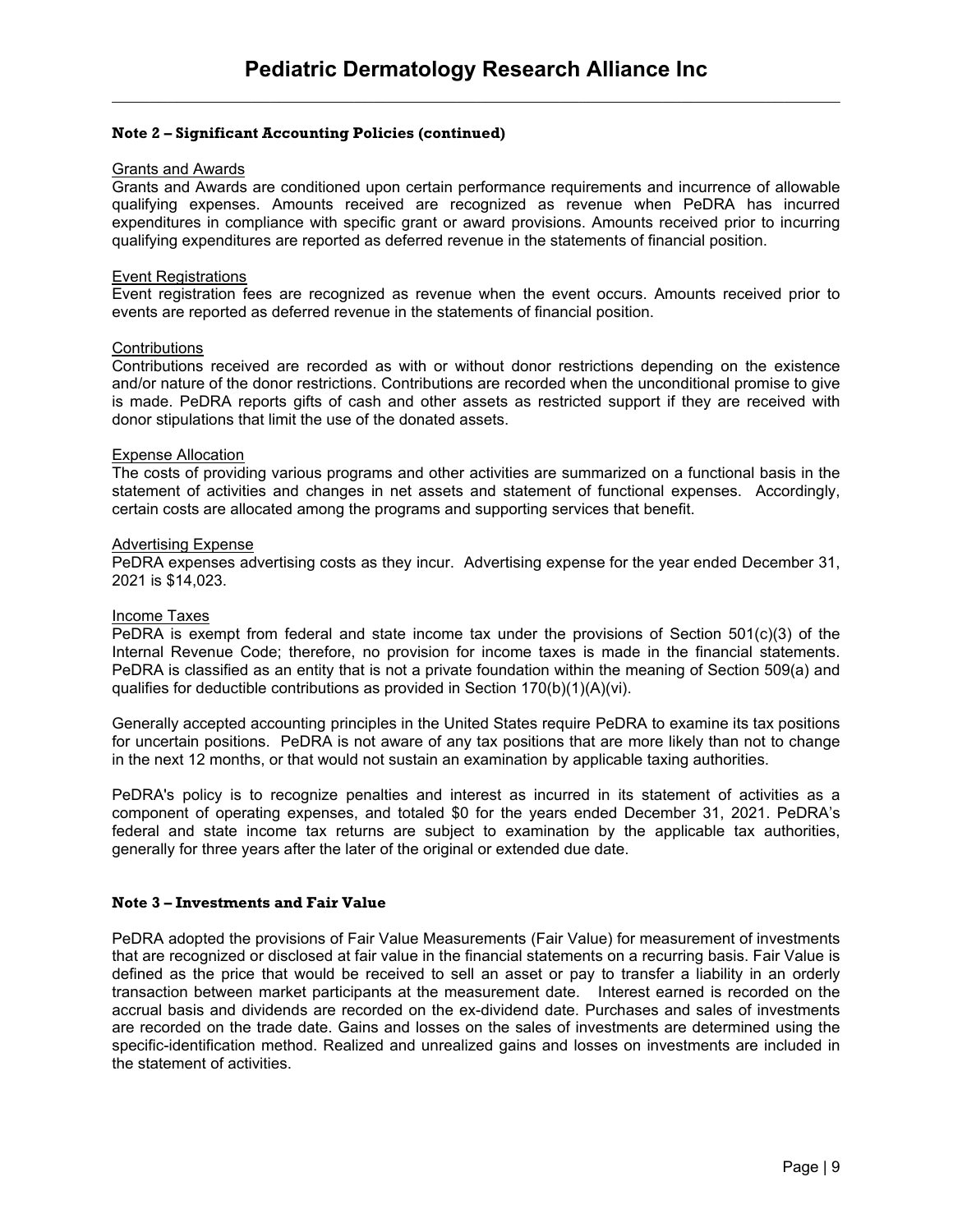# **Note 3 – Investments and Fair Value (continued)**

Fair Value establishes a hierarchy that prioritizes the inputs to valuation techniques used to measure fair value. The hierarchy gives the highest priority to unadjusted quoted prices in active markets for identical assets or liabilities (Level 1 measurements) and the lowest priority to measurements involving significant unobservable inputs (Level 3 measurements). The three levels of the fair value hierarchy are as follows:

- Level 1 inputs are quoted prices (unadjusted) in active markets for identical assets or liabilities that PeDRA has the ability to access at the measurement date.
- Level 2 inputs are inputs other than quoted prices included within Level 1 that are observable for the asset or liability, either directly or indirectly.
- Level 3 inputs are unobservable inputs for the asset or liability.

PeDRA does not have any level 2 or 3 investments for the year ended December 31, 2021. A summary of the methods and significant assumptions used to estimate the fair values of financial instruments is as follows:

 Short-term financial instruments – The fair value of short-term financial instruments, including cash and cash equivalents, accounts receivable, accounts payable, and accrued liabilities, approximates their carrying value due to the short-term nature of these instruments. PeDRA's investments primarily consist of money market funds, stocks, and mutual funds. The investments are carried at fair value on quoted prices in active markets (all Level 1 measurements) and traded in active exchange markets, such as the New York Stock Exchange.

PeDRA's investments consist of the following as of December 31, 2021:

|                    | Costs or<br>Donated | Market    | Unrealized  |
|--------------------|---------------------|-----------|-------------|
|                    |                     |           |             |
|                    | Value               | Value     | Gain (loss) |
| Money Market Funds | \$404.624           | \$404.624 |             |
| <b>Stocks</b>      | 230.880             | 305.182   | 74.302      |
|                    | \$635.504           | \$709.806 | 74.302      |

Included in gains (losses) on investments on the statements of activities and changes net assets are the following gains and losses for the year ended December 31, 2021:

| Unrealized Gains (Loss) | \$37,808 |
|-------------------------|----------|
| Realized Gains (Loss)   |          |
|                         | \$37,808 |

# **Note 4 – Liquidity Management**

PeDRA's liquidity management consists of the following quantitative and qualitative measurements:

Quantitative Measurement - PeDRA's resources available for general use within one year at December 31, 2021 are:

| <b>Financial assets</b>                               | \$ 730,433 |
|-------------------------------------------------------|------------|
| Not available within one year (prepaid expenses)      | (3,537)    |
| Less current obligations                              | (428, 757) |
| Less restricted net assets                            | (44, 520)  |
| Financial assets available for general use within one | \$253,619  |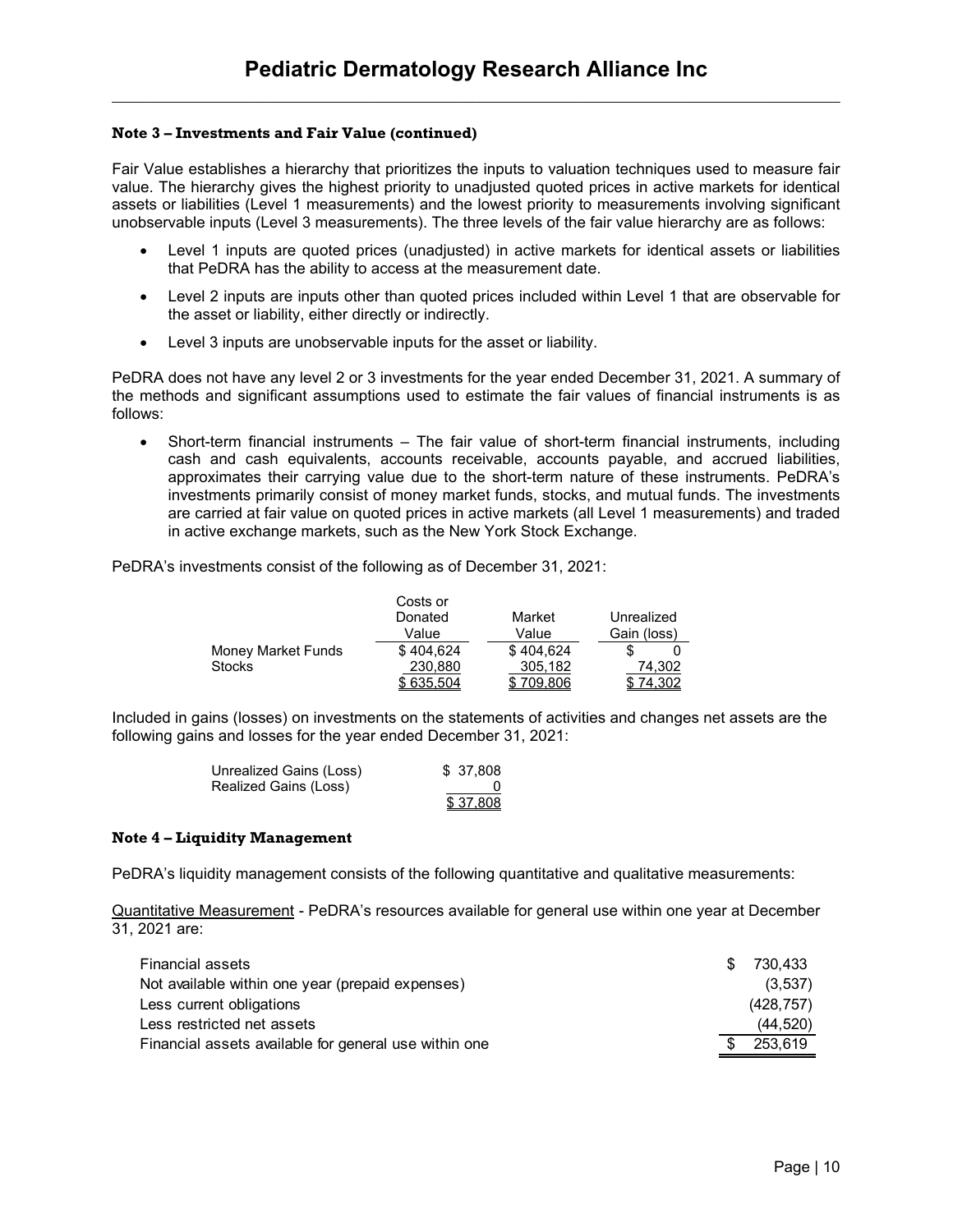# **Note 4 – Liquidity Management (continued)**

Qualitative Measurement - PeDRA receives a significant amount of its support through grants. Because these grants require resources to be used in a particular manner or in a future period, PeDRA must maintain sufficient resources to meet those responsibilities. Thus, financial assets may not be available for general expenditure within one year. In the course of business, management structures PeDRA's financial assets to be available as its general expenditures, liabilities, and other obligations come due, and endeavors to maintain cash balances equal to approximately six months of operating expenses. Should PeDRA have operating shortfalls, investments are available.

# **Note 5 -- Retirement Plan**

PeDRA established a 401(k) plan that all employees are eligible for. Full-time employees become eligible for enrollment in the plan on the first day of the calendar month following the completion of 12 months of continuous employment. Other terms of the plan are contained in the plan documents. PeDRA matches the employee's contribution up to the first 3%, then matches 50% to the employee's additional 2% contribution per paycheck. There are no vesting requirements for the plan and normal IRA withdrawal rules apply. PeDRA's 401(k) matching contribution expense was \$10,573 during the year ended December 31, 2021.

# **Note 6 – Concentration In Credit Risk**

PeDRA maintains cash balances at several financial institutions. Accounts at each institution are insured by the Federal Deposit Insurance Corporation (FDIC) up to \$250,000 for those accounts that earn interest and unlimited coverage on those accounts that are non-interest bearing. The total uninsured balances in these accounts as of December 31, 2021 are \$246,817.

# **Note 7 – Coronavirus**

In March 2020, the outbreak of COVID-19 (coronavirus) was recognized as a pandemic by the World Health Organization and the outbreak has become widespread in the United States. The outbreak has had a notable impact on general economic conditions with many unknown effects. PeDRA continues to monitor the impact of the coronavirus outbreak closely. The extent to which the coronavirus outbreak will impact its operations or financial results is uncertain.